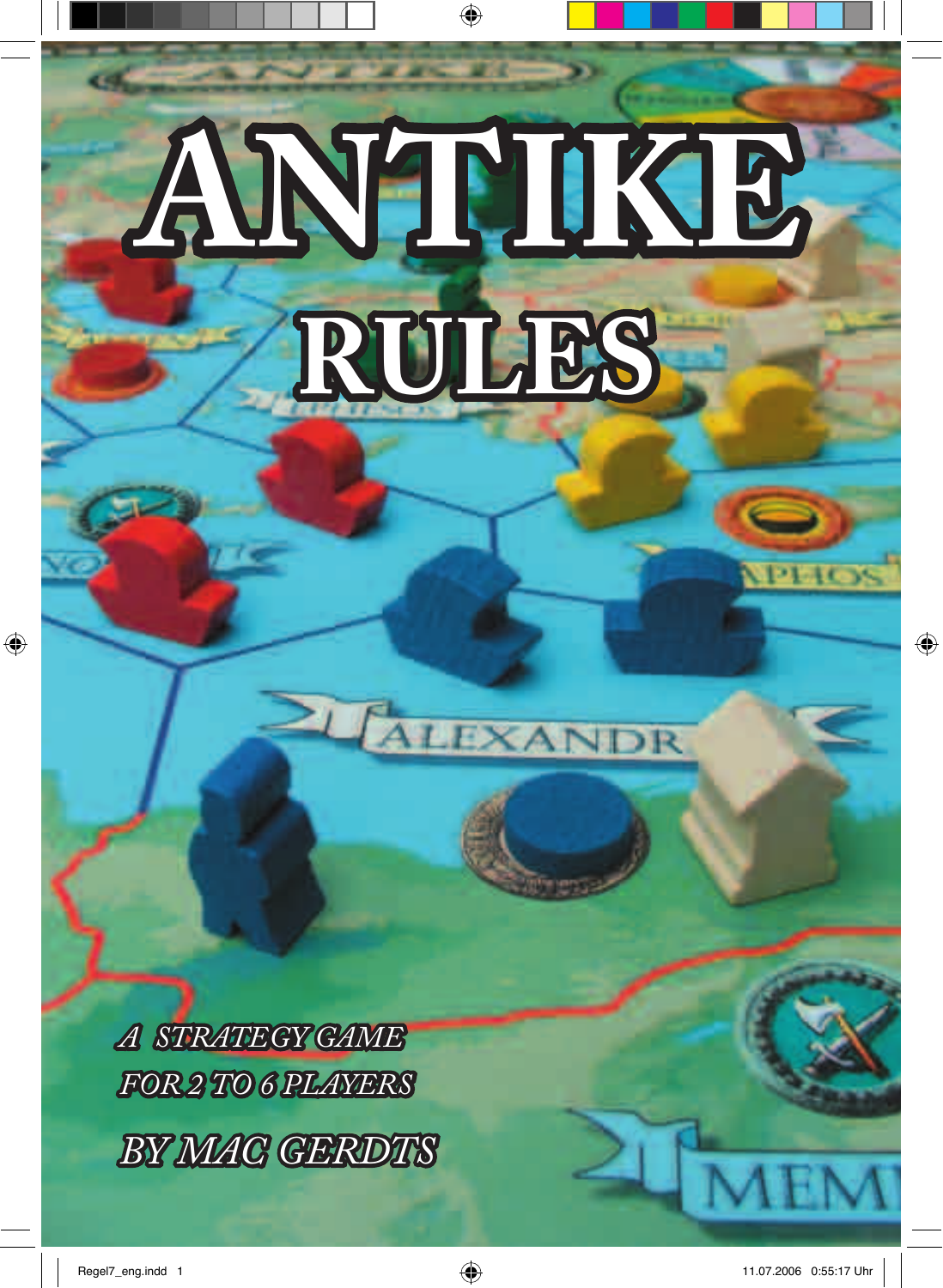# ANTIKE

 $\bigoplus$ 

| Marble            |
|-------------------|
| Iron              |
| Gold              |
| Temple            |
| Arming            |
| Know-How          |
| Phase 1: Movement |
| Phase 2: Conquest |
|                   |
|                   |
|                   |
|                   |
|                   |

 $\bigoplus$ 

 $\bigoplus$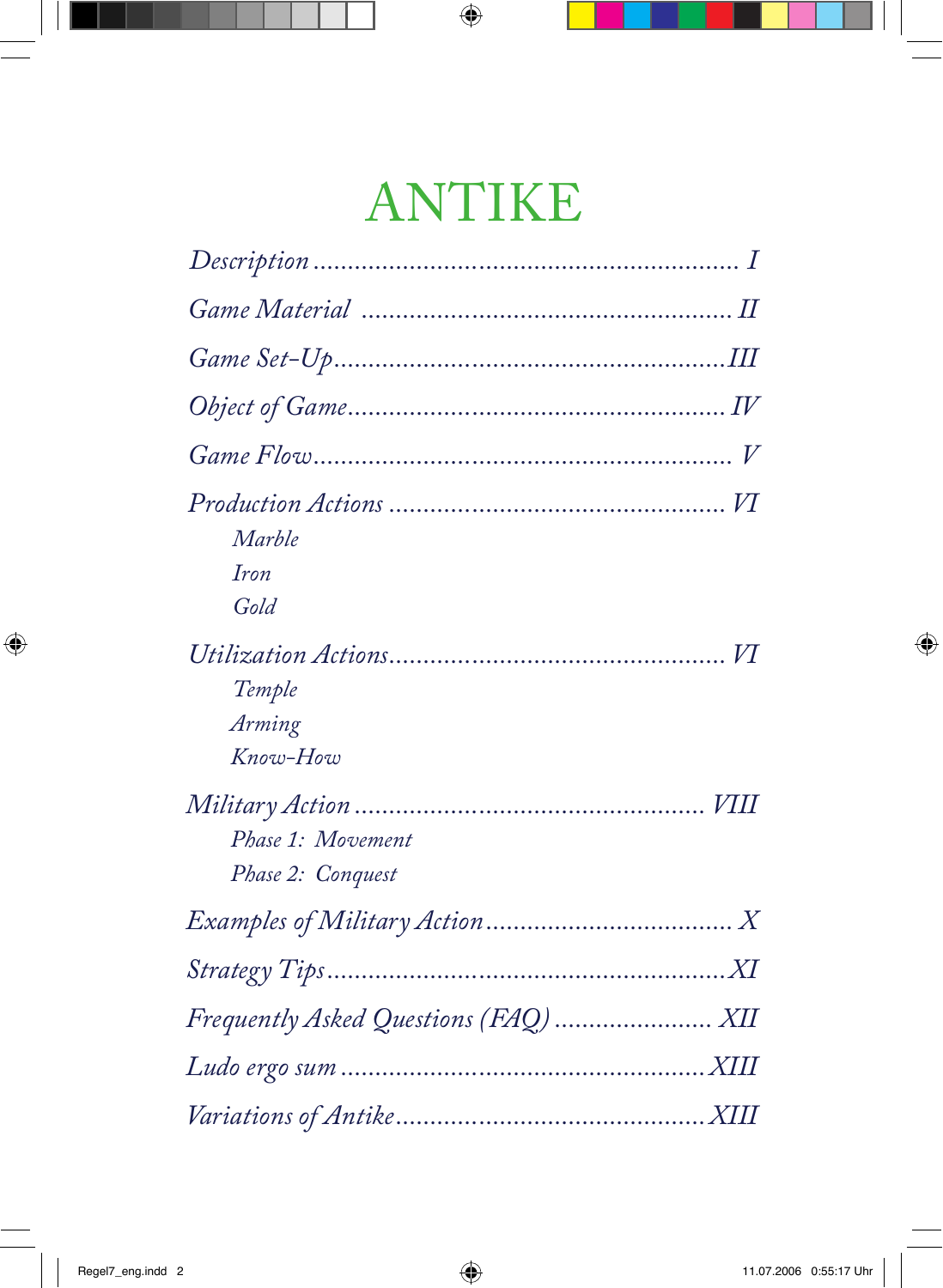

 $\bigcirc$ 

# DESCRIPTION

*ANTIKE is a challenging strategy game about the evolution and competition of ancient civilizations. The name of the game in German means "age of antiquity".*

*Ancient nations found cities, erect temples, sail the seas, do battle, and make scientific progress. Their legions and galleys open new regions for settlement, and defend against the enemy. For action in two different ancient operational theaters, players choose a nation from among the Greeks, Romans, Germanic tribes, Phoenicians, Carthaginians, Persians, Arabs, Egyptians and Babylonians.*

*ANTIKE is not a game of conquest. The ancient nations do not compete to establish the biggest kingdom. Instead, each nation tries to win kings, scholars, generals, citizens and navigators over to its side. The nation that succeeds in gaining a given number of ancient personages first wins the game. Lead an ancient nation to victory! But watch out for your enemies, who will try to destroy your temples!*

*ANTIKE, for 2 to 6 players aged 12 and up, is a fast-moving strategy game, rich in variety and with easy-to-follow rules. Winning depends not on the luck of cards or dice, but on imaginative planning and smart diplomacy.*

*Playing time: approx. 90 to 120 minutes.* 



 *Thanks to Carlton Dempfle for the translation into English.* 



⊕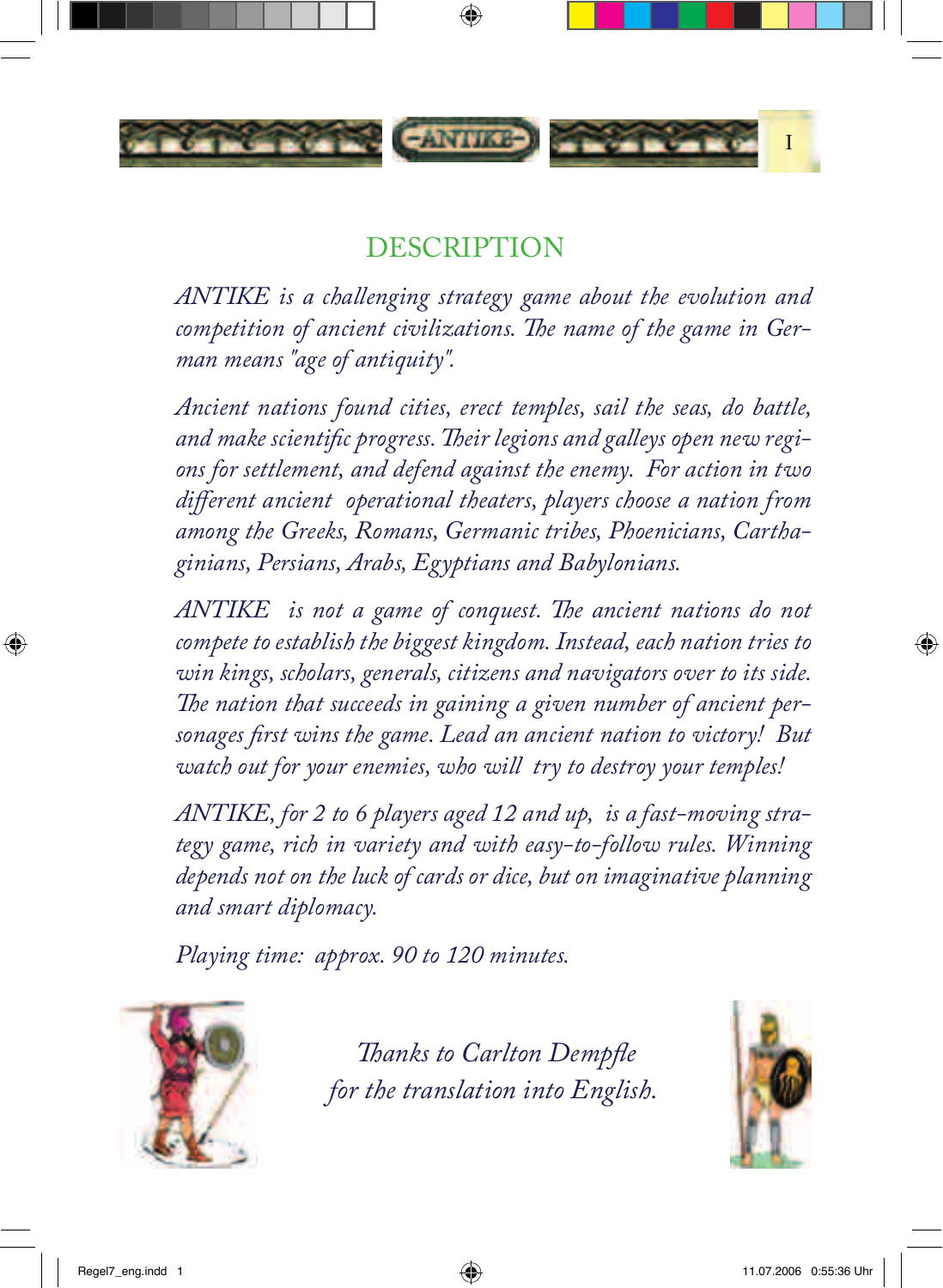

## SPIELMATERIAL



- Game board, two-sided
- 12 nation cards (West, 6: Greeks, Romans, Germanic tribes, Phoenicians, Persians, Carthaginians; East, 6: Greeks, Persians, Arabs, Phoenicians, Egyptians, Babylonians)
- 35 ancient personage cards (9 kings, 8 scholars, 7 generals, 6 citizens, 5 navigators)
- One "starting player" card
- Iron, marble and gold chips in 1-, 2- and 5-unit denominations
- 30 coins, usable as desired as 1-unit marble, iron or gold chips
- 20 white temples

⊕

- 150 round, flat city stones, 25 in each nation's color
- 102 legions in six colors
- 102 galleys in six colors
- 36 octagonal game stones to mark the nation's position on the rondel, score card and progress chart
- 4 short rule cards
- rule book



#### **Note about game board:**

ANTIKE can be played on either side, using the same rules. The sides show very roughly (1) the Roman Empire (WEST side) and (2) the empire of Alexander the Great (EAST side).

Each side has 50 provinces, separated by red land borders, blue sea borders, or combination red and blue land and sea borders. Each province contains the site of a potential city marble cities are white, iron cities are blue, and gold cities are yellow. Each side of the game board also contains

- At upper right corner, a rondel with eight wedges in a circle, providing the nation with a choice of actions.
- At lower left, a progress chart showing technical, economic, and political advances made by each nation
- To the right of the progress chart, a score card, showing the running total of ancient personages won by each nation.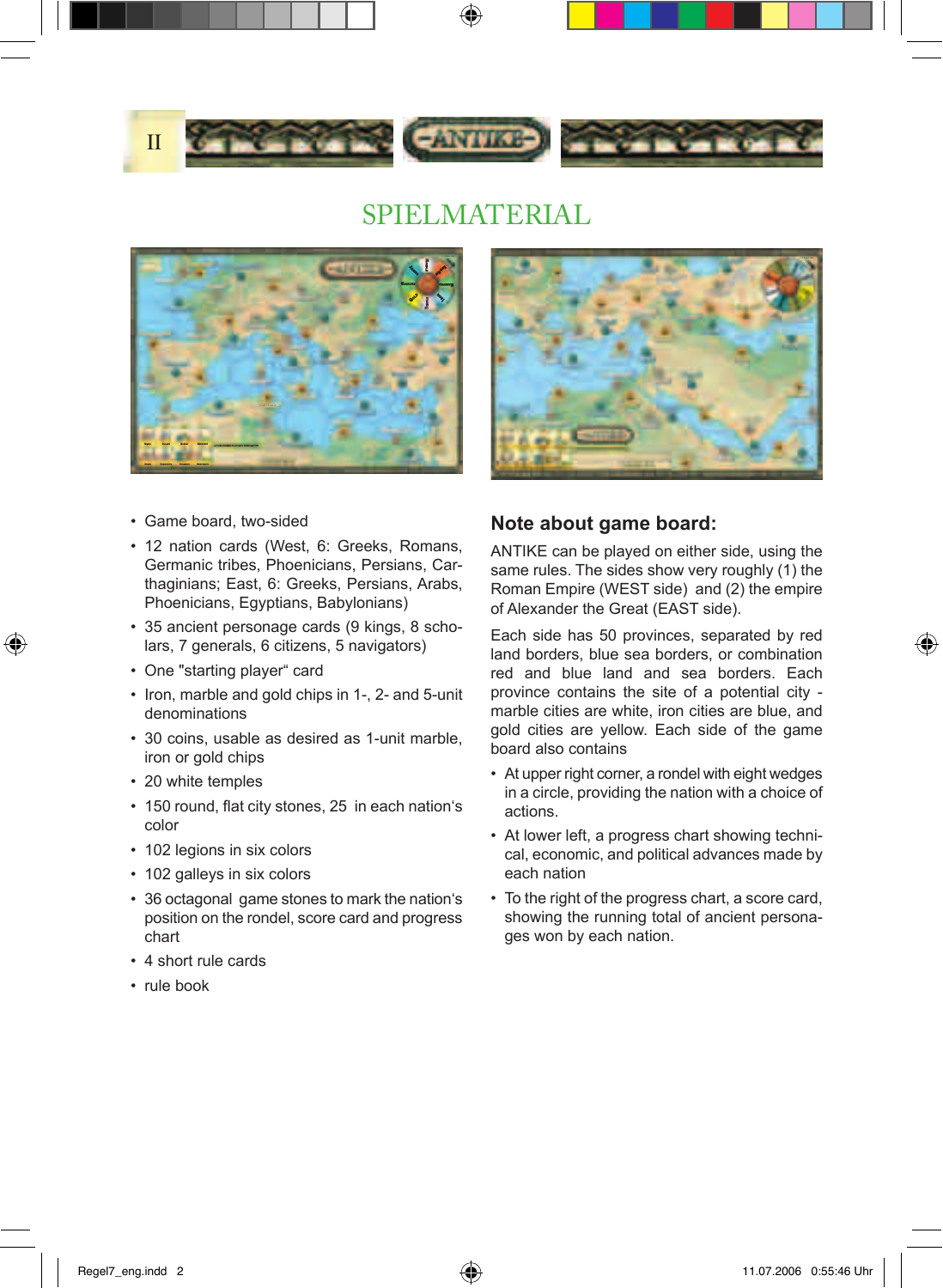

# GAME SET-UP DIRECTIONS

#### **1. Set up the bank**

Sort the 35 ancient personage cards into five stacks - kings, scholars, generals, citizens and navigators. Arrange each stack numerically, This way a glance at the top card tells you how many cards remain in stack. Place the marble (white), iron (blue) and gold (yellow) chips, the 30 coins, and the 20 white temples next to the game board, for use as needed.

#### **2. Distribute nation cards**

First, decide which side of board to play on, and how many will play. For 2 players, 4 nations take part. For 3-6 players, there is one nation per player. The number of nations determines which nations take part.

#### For: **West (Roman Empire) side:**

Greeks, Romans and Germanic tribes always take part

**Phoenicians** are added for 2, 4, 5 or 6 nations

**Carthaginians** are added for 5 or 6 nations

Persians are added for 6 nations

For:

◈

**East (orient) side:**

Greeks, Persians and Arabs always take part

Phoenicians: are added for 2, 4, 5 or 6 nations

Egyptians: are added for 5 or 6 nations

Babylonians: are added for 6 nations

For each nation, there is a card listing the nation's starting cities. The nation cards being used in the game are turned face-down, and offered to the players for them to draw. Or, players can pick from the face-up cards, starting with the youngest (or whatever) player, and going clockwise around the table.

#### **3. Distribute game materials**

At the start of the game, each nation receives the resources from the bank shown on its nation card. (1 blue iron, 2 white marble and 3 yellow gold units).

Also, each nation gets a different color of: 17 legions 17 galleys 25 city stones 6 game stones.

No nation can have any more than this number of legions, galleys, or city stones during the game.

#### **4. Occupy three start cities**

Each nation starts with one marble, one iron and one gold city. The three start cities are different for each number of participating nations, and are shown on the same line of the nation cards.

- 3 Line: start cities for 3 nations
- 4 Line: start cities for 4 nations

5 Line: start cities for 5 nations

6 Line: start cities for 6 nations

On game board, nations place city stones on their start cities.

#### **ANTIKE for two players:**

Each player manages two nations; in the Roman Empire region (West), one player manages the Romans and Phoenicians, the other the Germanic tribes and the Greeks. In the other theater (East), one manages the Persians and Phoenicians, the other the Greeks and Arabs. Each nation acts independently, with its supplies and ancient personage collection kept separate from the other's. The game ends as soon as one of the four nations has won 9 ancient personages.

**Another** variation for two players is for each player to manage one nation, but use two colors, and double the materials used. In this variation, the first player to gain 15 ancient personages wins the game. At the start of the game, players take turns picking out their three starting cities. The starting player can be determined by the flip of a coin.

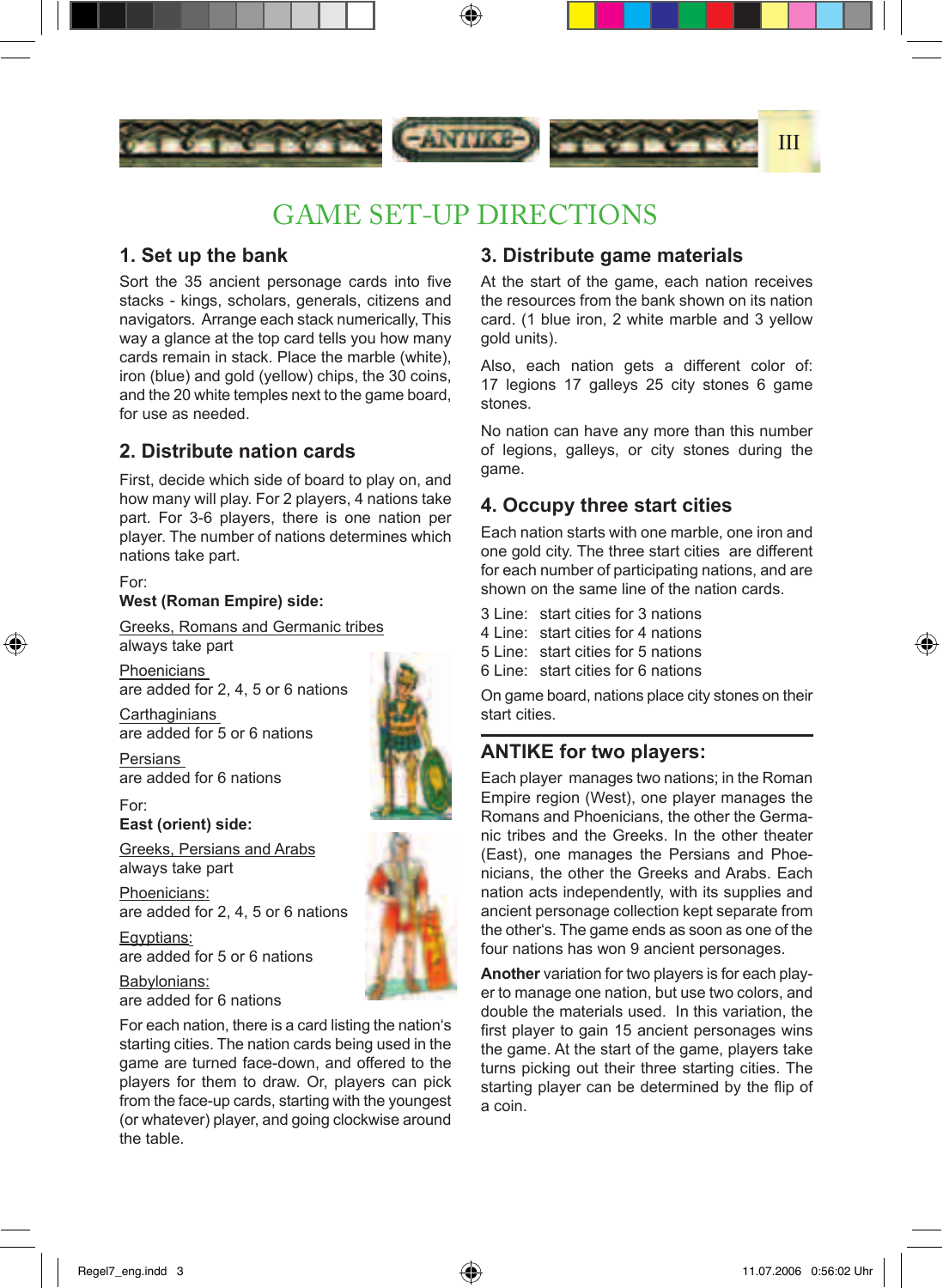

⊕

# OBJECT OF GAME

The object of the game is to be the first nation to win a given number of ancient personages. There are five kinds of personages, which a nation wins for different achievements. The total of each personage available is given in parentheses:



For every five cities a nation owns, it receives one king. When it owns 10 cities, it receives a second king, etc.



For every new advance (new know-how), a nation receives an ancient scholar



For every temple a nation destroys, it receives one ancient general. A temple is destroyed when the city in which it stands is conquered.

# **CITIZEN (6)**

For every three temples a nation owns, it receives one citizen. When it has a total of six temples, it receives a second citizen, etc.



For every seven seas sailed, a nation receives an ancient navigator. For 14 seas sailed, it receives a second navigator. A province is counted as a sailed sea for the nation when it has at least one of the nation's galleys in it at the end of a turn. Other nations' galleys standing in the same provinces are simply ignored.

Additionally, a nation which owns all 8 knowhows is awarded an extra ancient personage (page VII).

Any deserved ancient personages are awarded at the end of a turn. Once won, an ancient personage cannot be lost. This applies also when possessions that led to the award are no longer held.

#### Example*:*

*A nation with 10 cities and two ancient kings loses one city (to conquest), so it no longer has the 10th city it needed to gain the second king. Nevertheless, it keeps the second king. However when the nation has 10 cities again, it does not get another king. The third king is awarded only when the nation possesses a total of 15 cities.*

The number of personages each nation has won is shown by the nations' colored octagonal markers on the score card at the bottom of the board.

|  |  |  |  |  | 6 FB 1 7 1810 14 18 19                                                               |  |  |
|--|--|--|--|--|--------------------------------------------------------------------------------------|--|--|
|  |  |  |  |  | <b>LATING A REPORT OF THE CALL AND</b><br><b>SALES AND ARRANGEMENT OF STATISTICS</b> |  |  |

The total of personages needed to win the game is based on the number of nations participating, as follows

| with 6 nations | 7 ancient personages  |
|----------------|-----------------------|
| with 5 nations | 8 ancient personages  |
| with 4 nations | 9 ancient personages  |
| with 3 nations | 10 ancient personages |

with 5 nations 8 ancient personages with 4 nations 9 ancient personages with 3 nations 10 ancient personages ⊕

When five or six nations participate, it can happen at some point that all 35 personages have been awarded, and there is still no winner. In that case, from then on, the first nation to destroy a temple is the winner.

Note: "Ancient personages" are referred to as "Key People" on the Short Rule cards provided with this game.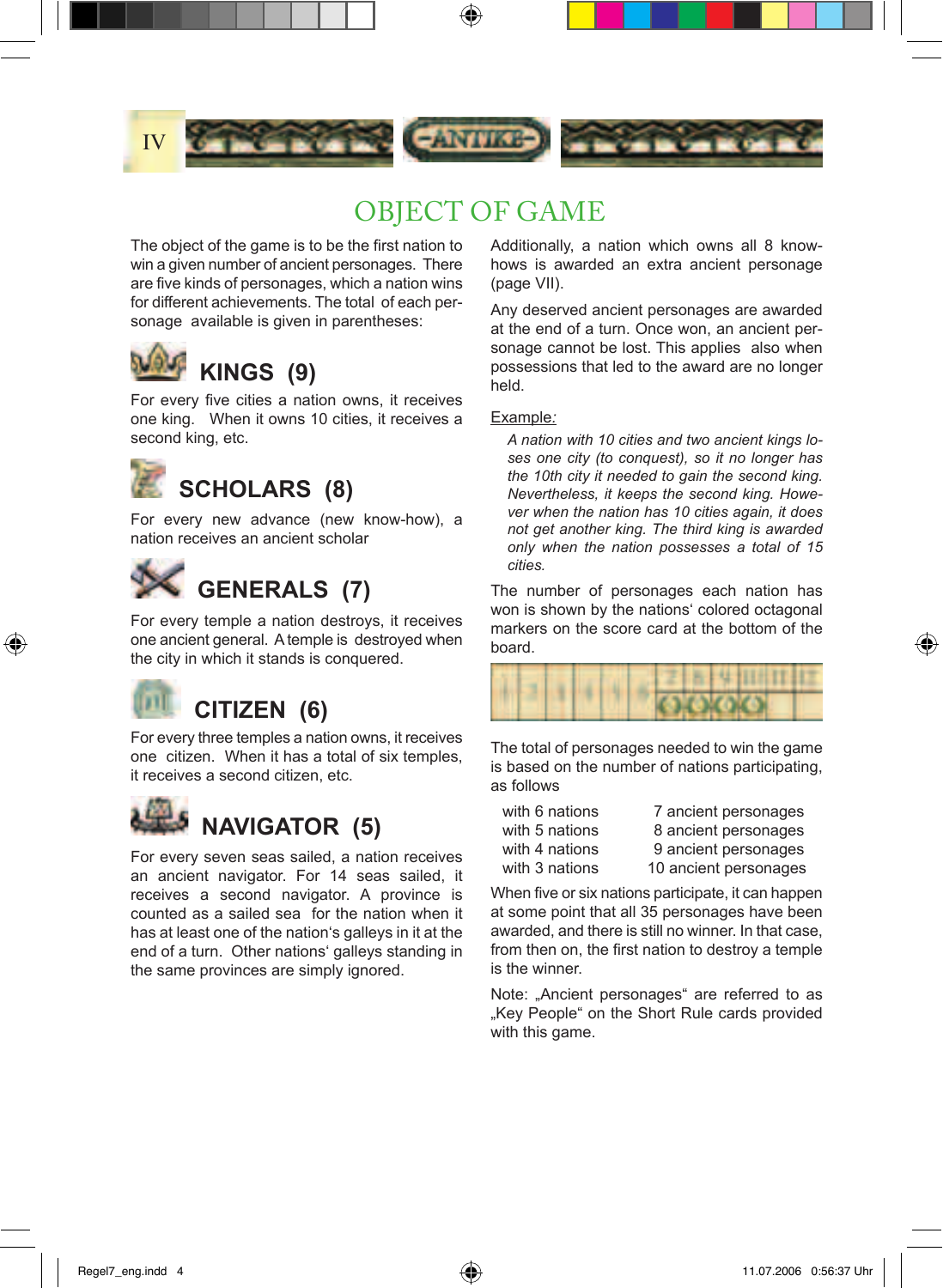

# GAME FLOW

#### **Starting player**

The nation with a red dot on its nation card highlighting the number of nations taking part starts the game. It also get the "starting player" card. With four nations participating, for example, the Phoenicians start (red dot highlighting the 4).

#### **Take a coin**

⊕

At the start of each round of play (when the player who started the game has his turn again) each nation receives a coin from the bank. These coins can substitute at all times for 1 unit marble, iron, or gold chips. When the bank has no more coins, players can request 1-unit marble, iron or gold chips instead.

Players take turns round the table in clock-wise sequence. On each nation's turn, an action field (wedge) of the player's choice will be selected on the rondel, and marked with a game stone of the nation's color. If a nation places its game stone on the wedge marked GOLD for example, it can produce gold, etc. The full meaning of the individual wedges will be explained in the succeeding pages. After the rondel action, a nation may still found cities and win ancient personages.



#### **Taking a turn**

#### **1. Moving on the rondel**

For the first turn, each nation can select any wedge on the rondel that it wishes. But for every succeeding turn, the nation must move clockwise around the rondel. Starting from its last position, the nation may move one, two or three wedges on the rondel free of charge. For advancing more than three wedges, the bank must be paid, per each additional wedge, one resource of the nation's choice, i.e., a marble, iron or gold chip or a coin. It is not possible simply to remain on the wedge used for the previous turn. To use the same wedge twice in a row, a nation must advance eight wedges and pay the bank five resource units of its choice (marble, iron or gold units, or coins).

#### Example*:*

*A nation's game stone is on IRON. It can advance to TEMPLE, GOLD, or MANEUVER free of charge. But to advance to ARMING, it must pay the bank one resource, to MARBLE two resources etc.*

#### **2. Founding Cities**

A nation may found one or more new cities. The nation must however have at least one military unit (legion or galley) in the province where the city is to be built. Foreign military units in the province cannot prevent the city's founding. For each newly founded city, the nation must pay the bank one marble, one iron and one gold unit. Coins can substitute for lacking marble, iron or gold chips. The nation places a city stone of its color on each new city it founds.

#### **3. Winning Ancient Personages**

At the end of a turn, a nation collects one or more ancient personages if it meets the requirements for each, and the bank still has them available.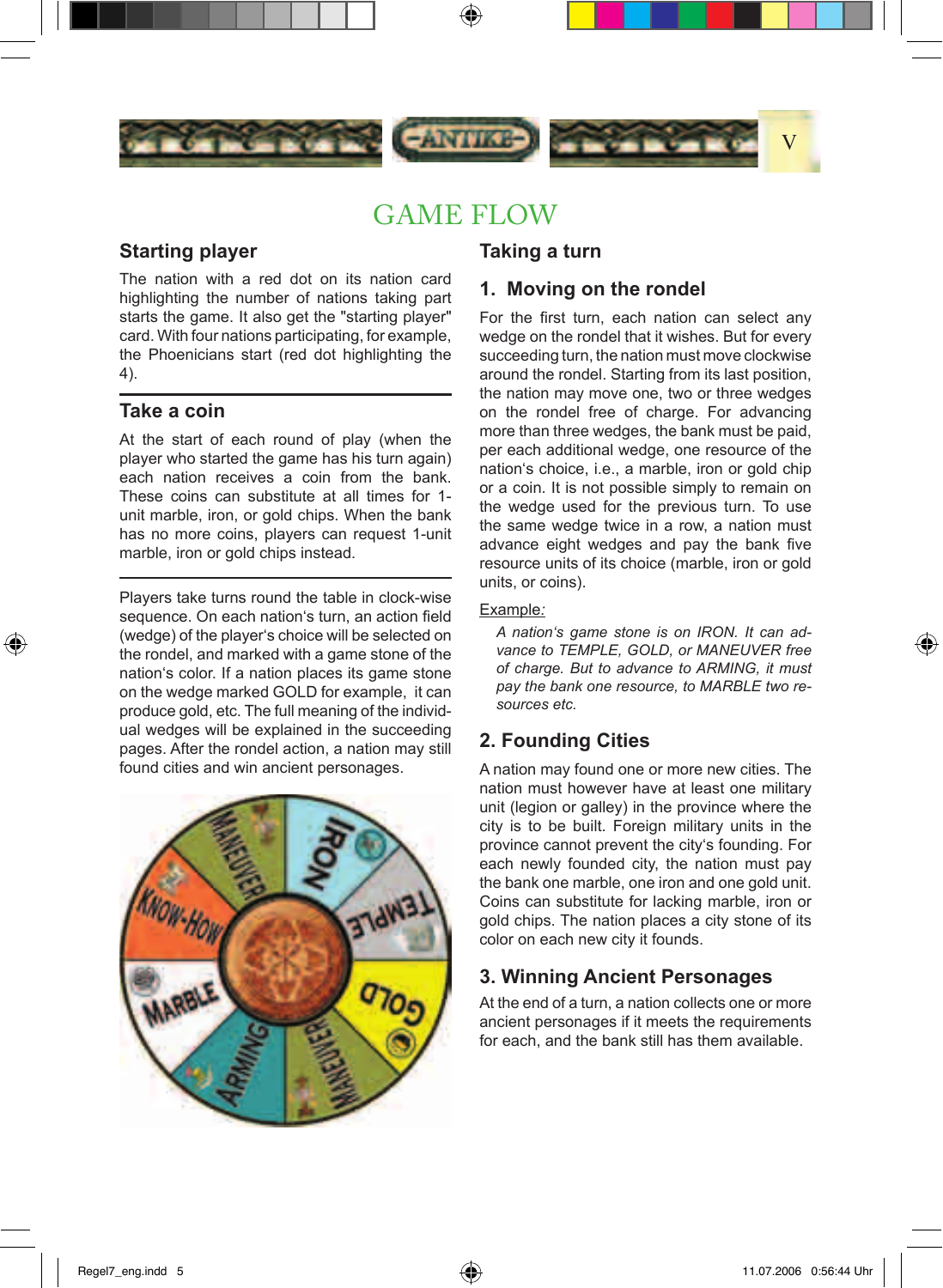

⊕

# WEDGES (ACTION FIELDS)<br>of wedges on the rondel: UTILIZATION ACTIONS

There are three kinds of wedges on the rondel:

- Wedges to produce resources (marble, iron or gold)
- Wedges to utilize resources that have been produced: Temple, Arming, Know-How. These utilization wedges are located exactly opposite the wedges on the rondel used for production of the corresponding resources.
- The Maneuver wedge which is printed twice on the rondel, for military action.

#### PRODUCTION ACTIONS

# **Marble**

For every marble city a nation owns, it receives marble units from the bank. It receives:

- 1 marble unit per marble city without temple
- 3 marble units per marble city with temple.

#### **Example:**

⊕

*A nation owns three marble cities, one of them with a temple. It receives from the bank 1 + 1(for two cities without temple) + 3 (for one city with temple) = total 5 marble units.*



For each iron city a nation owns, it receives iron units from the bank. It receives:

- 1 iron unit per iron city without temple
- 3 iron units per iron city with temple

# **Gold**

For each gold city a nation owns,it receives gold units from the bank. It receives:

- 1 gold unit per gold city without temple
- 3 gold units per gold city with temple

The production of marble, iron and gold can be increased by obtaining the know-hows Market (+1) and Currency (+2).



## **Temple**

A nation may build one or more new temples. For each new temple, it pays the bank five marble units, and places the temple on the game board beside the city.

The temple triples the city's ability to produce, arm and defend itself. Reason for this achievement is the temple's producing a marked increase in public contentment and productivity.

Only one temple can be built per city. If all 20 temples are already on the game board, no further temples can be built until destroyed temples can return to play.



# **Arming**

A nation can set up additional military units (legions or galleys). For each new military unit, it pays the bank one iron unit, then sets up the unit in a province where the nation already owns a city. Each new military unit set-up is limited to:

- 1 unit in province where the nation owns a city without a temple
- 3 units in a province where the nation owns a city with a temple

The above limits apply only to new units set up per turn. There is no limit to the number of military units either owned by the province's nation or foreign, that can stand in a province at any one time. The presence of foreign units does not prevent setting up new units.

Only galleys can be set up in provinces with only blue sea borders; only legions can be set up in provinces with only red land borders.

#### **Game tip:**

*To avoid confusion when a nation with many military units is adding others, the new ones should be tipped on their side until the turn is over. Then they are tipped upright.*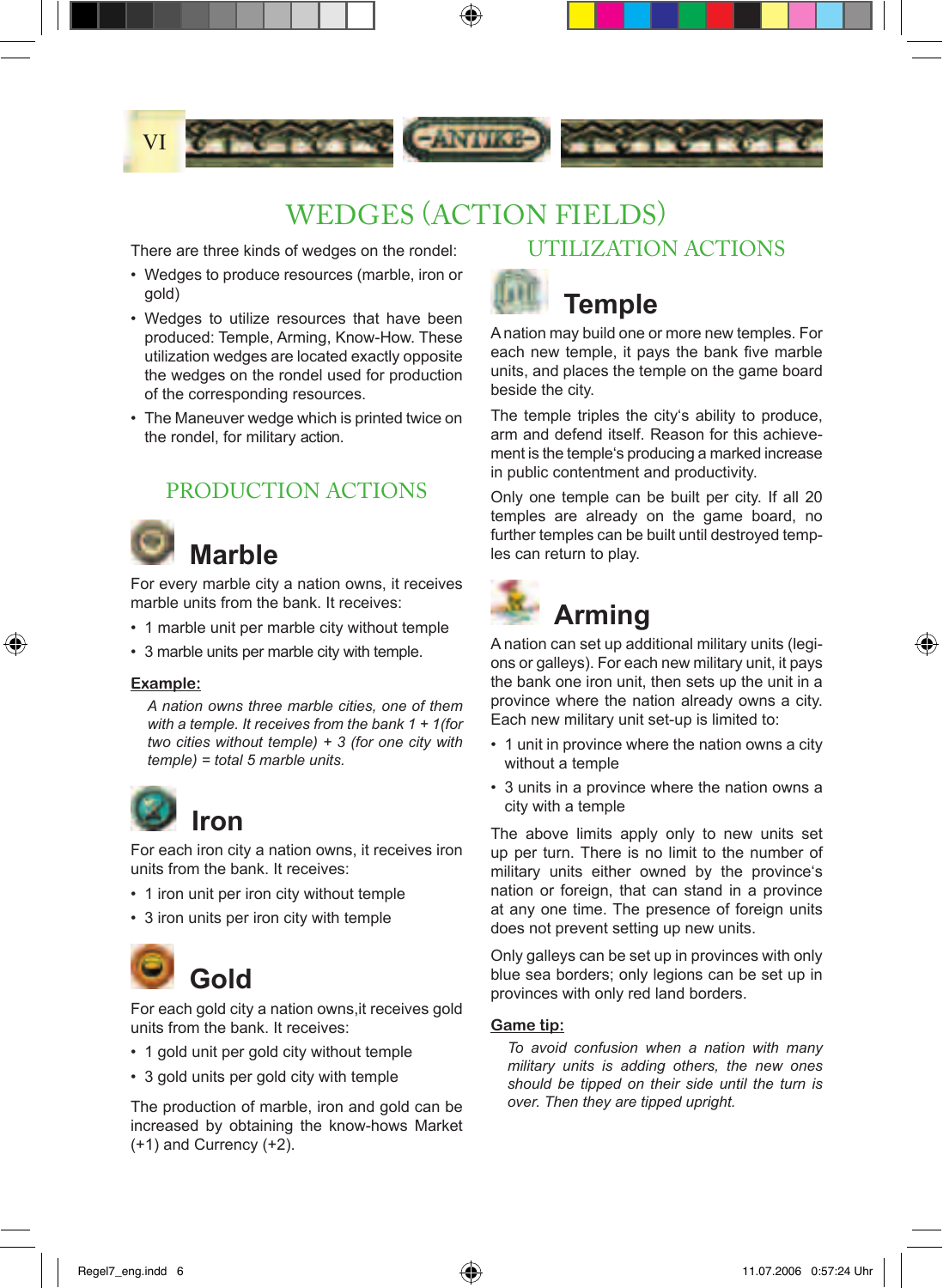

# UTILIZATION ACTIONS



### **Know-How**

(technical, economic or political advances)

A nation may secure one or more know-hows by paying gold to the bank.



In the top row of the progress chart are the BASIC KNOW-HOWS (wheel, sailing, market, monarchy). In the bottom row are the SECONDARY KNOW-HOWS - roads, navigation, currency, and democracy.

To obtain a SECONDARY KNOW-HOW, a nation must already own the corresponding BASIC KNOW-HOW. Nations must have

• wheel, to get roads,

⊕

- sailing, to get navigation,
- market, to get currency,
- monarchy, to get democracy.

Each know-how that a nation obtains is marked on the progress chart with one of the nation's (colored) octagonal game stones. When the nation obtains the corresponding secondary know-how, that game stone is moved down on the chart to the secondary know-how.

The bank receives

- 7 gold units per each NEW basic know-how and 10 per each NEW secondary know-how. New know-hows are those which no other nation already possesses.
- 3 gold units per each basic and five for each secondary know-how that one or more of the nations already possess.

Introducing advances in know-how first is a great civilizational achievement, which is therefore recognized with the award of one ancient scholar.

#### **Example:**

*A nation with no know-hows wants to obtain the knowhow navigation. Other nations already possess the basic know-how sailing. The nation pays 3 (for sailing) + 10 (for the new know-how navigation) = total 13 gold units. The nation places its octagonal game stone on navigation on the progress chart. For navigation, it is awarded an ancient scholar.*

**Nations with all eight know-hows receive an extra ancient personage** from the stack with the most remaining. If more than 1 stack has the most remaining, the nation chooses which it will take. Also, nations with all eight know-hows **can trade marble, iron or gold with the bank at any time, at a rate of 2 for 1.**

#### **Advantages of possessing Know-How:**

#### **WHEEL:**

Every legion of a nation choosing maneuver can carry out up to two maneuver actions.

#### **ROADS:**

Every legion of a nation choosing maneuver can carry out up to three maneuver actions.

#### **SAILING:**

Every galley of the nation choosing maneuver can carry out up to two maneuver actions.

#### **NAVIGATION:**

Every galley of the nation choosing maneuver can carry out up to three maneuver actions.

#### **MARKET:**

When producing on MARBLE, IRON, or GOLD, the nation receives one extra unit.

#### **CURRENCY:**

When producing on MARBLE, IRON, or GOLD, the nation receives two extra units.

Example: *A nation with two gold cities without a temple, and one with a temple produces 5 gold units. With the know-how MARKET, the production total rises to 6, and with CURRENCY, to 7.*

#### **MONARCHY**

increases the defense strength of a nation's cities by 1.

#### **DEMOCRACY**

increases the defense strength of a nation's cities by 2.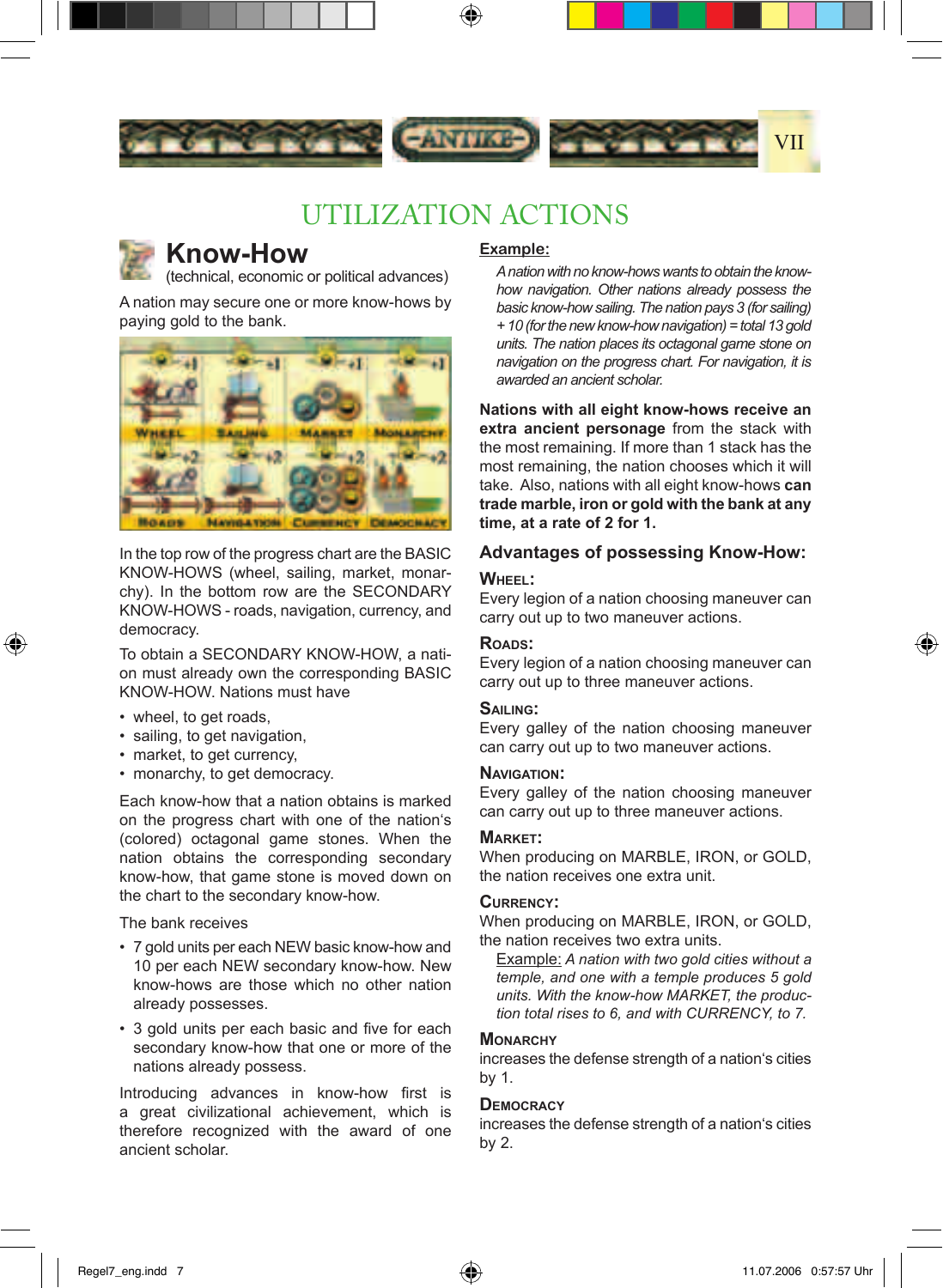

# MILITARY ACTION

The MANEUVER wedge appears twice on the rondel, to give nations flexibility at all times to act and react militarily.



 **MANEUVER**

The maneuver action is carried out in two successive phases:

- 1. In Phase one the galleys and legions of a nation on the board can move and fight. (Movement action).
- 2. In Phase two, the nation can conquer foreign cities (Conquest action).

In the early stages of the game, each military unit may carry out only one maneuver action per turn. This may be either a movement or a conquest action. By obtaining the know-hows WHEEL, ROADS, SAILING and NAVIGATION, a nation can increase its actions per military unit per turn to two or three.

#### **Phase 1: Movement Action**

All of a nation's military units (legions and galleys) can be moved on the board in any desired sequence. In every movement action, a military unit crosses a border of a neighboring province. Red land-borders can be crossed only by legions, and blue sea borders crossed only by galleys. Combined red-blue land-sea borders can be crossed by both legions and galleys.

#### **Example***:*

⊕

*A legion with the know-how ROADS can carry out three maneuver actions, and so may cross three red land borders per turn.*

The movement of military units into a province where foreign units are already standing may result in a battle if either of the nations involved wants it. Legions can fight only legions and galleys only galleys. In such a battle both sides lose the same number of similar military units, and remove them from the game-board on a 1:1 basis.

#### **Example***:*

*A nation's three galleys enter the Province of Athens, in which the Greeks have one galley and one legion stationed. The Greeks demand a* 

*fight. The invaders and the Greeks each remove one galley from the gameboard. The Greek legion is not involved in the fight, since it cannot fight galleys.*

Battles are always possible, and require no special preparation. Military units, including those that have not moved, can battle enemy units in the same province. All battles are resolved one after another. When one fight is over, the next military unit can carry out its movement and/or fight too.

As each military unit completes its movements, it is laid on its side. This way the nation retains an overview of which of its units still have maneuver actions left. Units that have not moved, or only partially moved, remain upright.

#### **Example***:*

*A galley with navigation that has moved only twice will not be tipped on its side, since it can still carry out a third maneuver action.*

A city with enemy military units in its province is not disadvantaged in any way. It can continue producing resources and setting up military units in its province, unimpeded. If a nation has no wish to carry out further movements or fight, it may still engage in conquest of cities (phase 2).

#### **Phase 2: Conquest Action**

In Phase two, cities are conquered.

To take part in a conquest, military units must be situated in the province of the city to be conquered, and must be standing erect, that is, still capable of carrying out an action during the turn. To conquer a city, the number of the nation's active military units (those still standing erect) must be at least equal to the defense strength of the city.

The defense strength of any city totals:

- 1 for a city without a temple,
- 3 for a city with a temple.

To this is added:

- the number of the legions and galleys of the defender that stand in the province of the city,
- a bonus of 1 if the defending nation has the know-how MONARCHY, OR 2 if it has the know-how DEMOCRACY.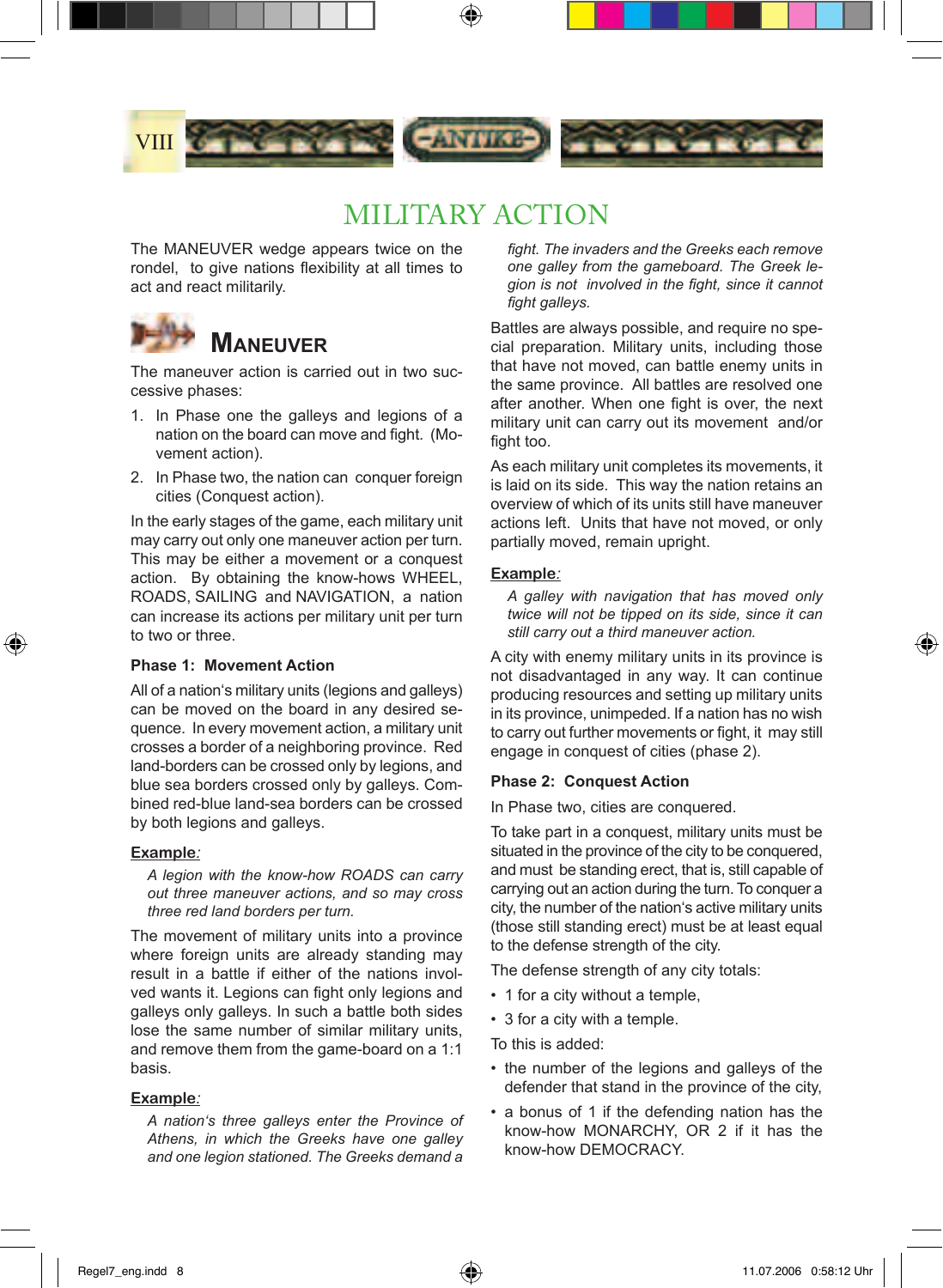

# MILITARY ACTION

*Example (See illustration)*



*The defender has one galley and one legion standing in the Province of Corniclanum. The city has a temple. The defender also possesses the know-how MONARCHY. The defense strength of the city is 6 (3 for city with temple + 2 military units, plus 1 for MONARCHY) = TO-TAL 6.*

The conquering nation clears the board of its active (still standing) military units equal to the defense strength of the city. The units removed may be legions or galleys.

At the conquest, the defending nation removes the following from the board

• its city stone

⊕

- its temple, if any
- all of its legions and galleys in the province of the conquered city

The destroyed temple is returned to the bank, for re-use.

The conquerer places his city stone (of his color) on the city, signalling the change in ownership. For this new city, it is not necessary to have any military units left in the province.

**EXAMPLES OF CONQUEST ACTIONS:**



The defense strength of Tryos totals 2 (that is, 1 city + 1 legion). There is no know-how bonus. The city is conquered by two galleys. The city stone changes to yellow, signalling the new ownership.



⊕

Here too Tyros' defense strength totals 2. The city is conquered by one legion and one galley. Only a yellow city stone and a yellow legion remain. (Yellow could have attacked with two legions, and then had a yellow galley instead of a legion left over.)

#### **RARE EXCEPTIONS:**

1. If a conquering nation already owns 25 cities and so has no more city stones left for a new conquest, it can give up one of the cities founded previously and use that stone for the new town.

2. If a nation has only one city left, that city cannot be conquered.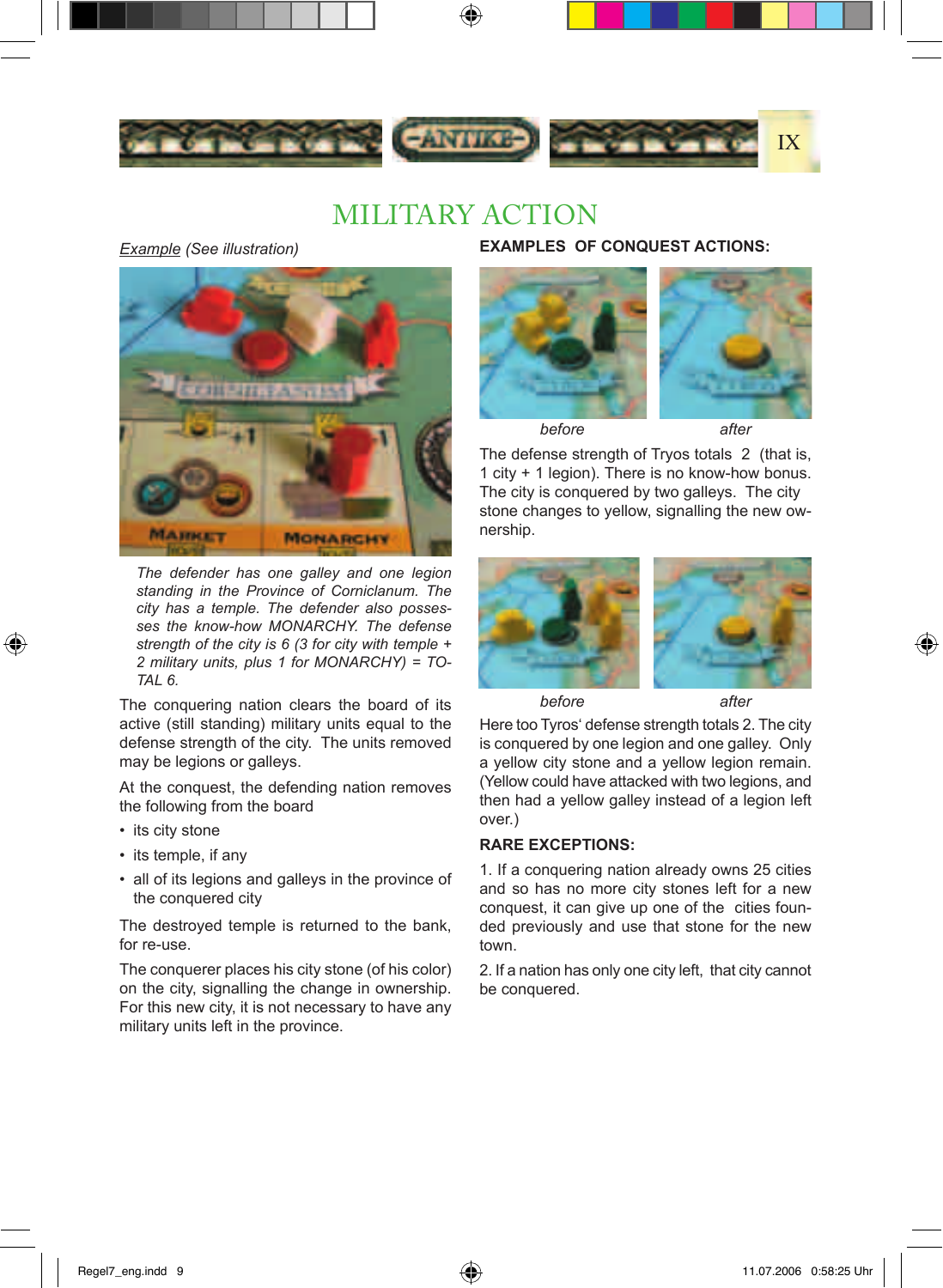

# EXAMPLES OF MILITARY ACTION







*Know-hows green: none red: Navigation*

*The defense strength of Alexandria totals 3. The red galleys, with the navigation know-how, have three maneuver actions each. So they can take part in conquering Alexandria.*

 *before Movement action Conquest Action*

⊕



*Know-hows: green: none / yellow: sailing*

*With the SAILING know-how, the yellow galleys have two maneuver actions each. However to reach the Province of Alexandria, one of the galleys would use up both its actions and then be tipped on its side.* 

*There would then be left only one galley, and this could not conquer Alexandria, which has a defense strength of 2.*

⊕

 *before Aktion Bewegung If green had a galley instead of a legion in the Province of Alexandria (see illustration on the right), the conquest of Alexandria could take place. For this, however, the galley from Attalia would first have to eliminate the galley in Alexandria in a mutual destruction battle.*



*before Movement action Movement action Conquest Action*

*Battle No battle*

*Know-hows: red: monarchy / yellow: roads*

*With ROADS know-how, the yellow legions have three maneuver actions each. They can reach Rome in two movements. However, they must first cross a province with one green legion. If green demands a mutual destruction fight, only four of the legions will reach Rome. Conquest would then be impossible, since the defense strength of Rome is 5. On the other hand, if no battle is demanded, the yellow units can proceed in peace, and conquer Rome (illustration 3 and 4).*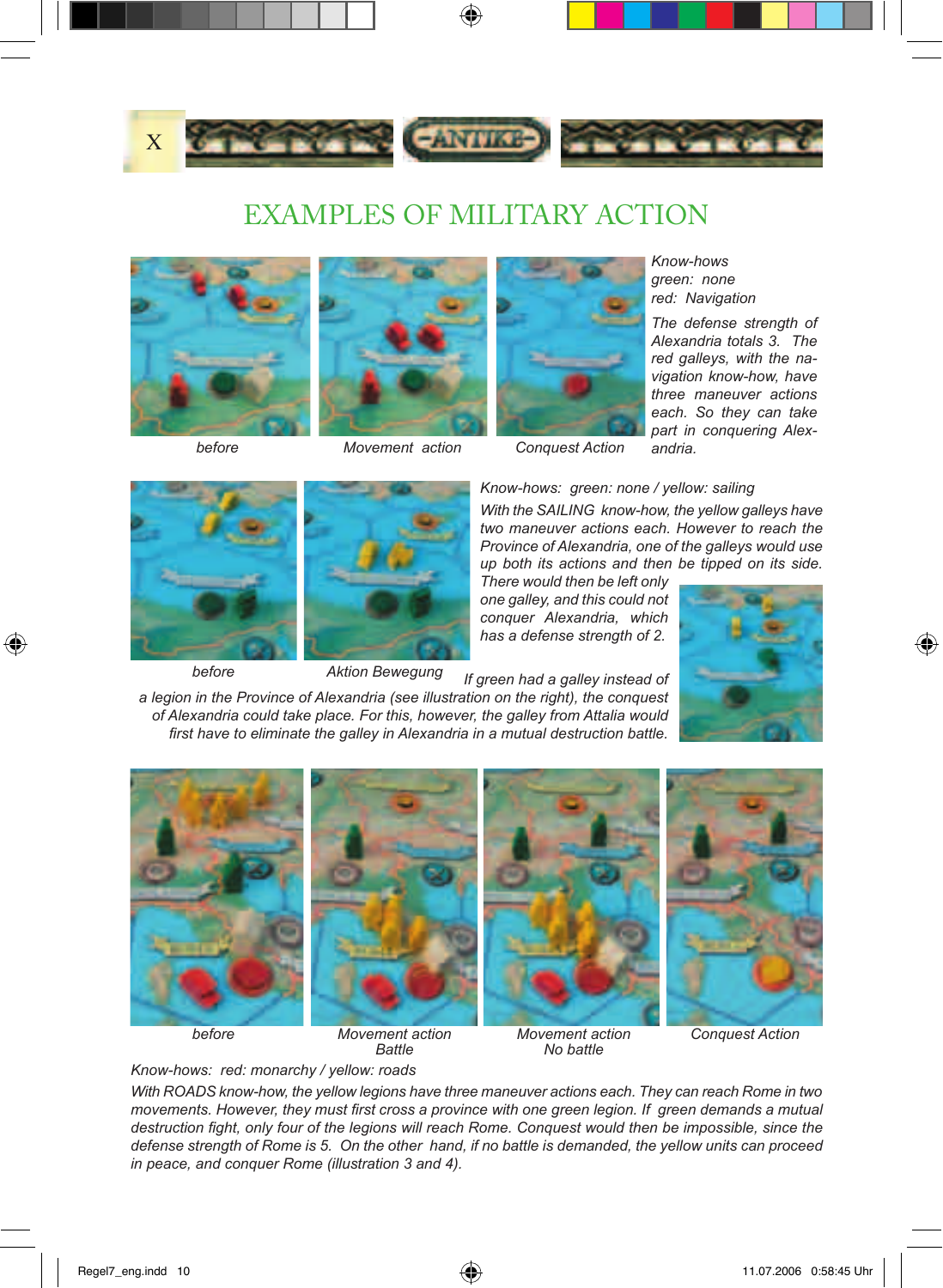

*Know-hows: red: MONARCHY / yellow: ROADS and NAVIGATION*

*Conquest Action*

*Yellow can conquer Attalia, but must follow an exact plan. First it must fight and eliminate two red legions marked 1 and 2, in that order. Yellow's legions and galleys then proceed to Attalia, but on the way eliminate one red galley. The remaining two yellow legions and 2 yellow galleys match the defense strength of Attalia (4), and conquer the city.*

## STRATEGY TIPS

#### *Opening strategy*

⊕

With starting resources of one iron, two marble, and three gold units, all three of the following opening strategies are reasonable.

Growth strategy: Play MARBLE, then TEMPLE. To reach temple, pay one gold unit. Pay the bank three marble units and two coins and receive a temple, which triples the power of the city.

Military strategy: Play ARMING and pay one iron unit and one coin to set up two military units. Then play MANEUVER. Move both military units. Immediately after the maneuver action, pay one gold and one marble chip and one coin, to found a city.

Progress strategy: Play GOLD, on the next turn MARBLE, and on the third KNOW-HOW. For four gold units and three coins buy a new basic know-how, and in so doing win your first ancient scholar.

#### *Supporting a conquest action*

Military units that exhaust all their maneuvers to reach a province can still help make a conquest. This is done by battling military units that would otherwise defend the city.

#### *Know-hows aiding movement are important*

Don't underestimate the advantage of securing know-hows that facilitate movement. Consider obtaining the basic know-hows WHEEL and SAILING before you think of conquering cities. Without these know-hows that facilitate movement, a conquest can take a very high number of turns.

#### *How to win in the windup*

In the final part of the game, if only ancient generals remain to be won, all action should focus on destroying temples. There is little point in conquering or defending cities that have no temples. That only leads to needless loss of military units which then cannot be used to conquer cities with temples. Especially in this phase of the game, know-hows that facilitate movement are important. Huge armies achieve little when know-hows that facilitate movement are lacking.

A well-aimed attack that ignores cities that have no temples can decide the game faster than expected. Whoever tries simply to expand his empire will most likely lose against more experienced players.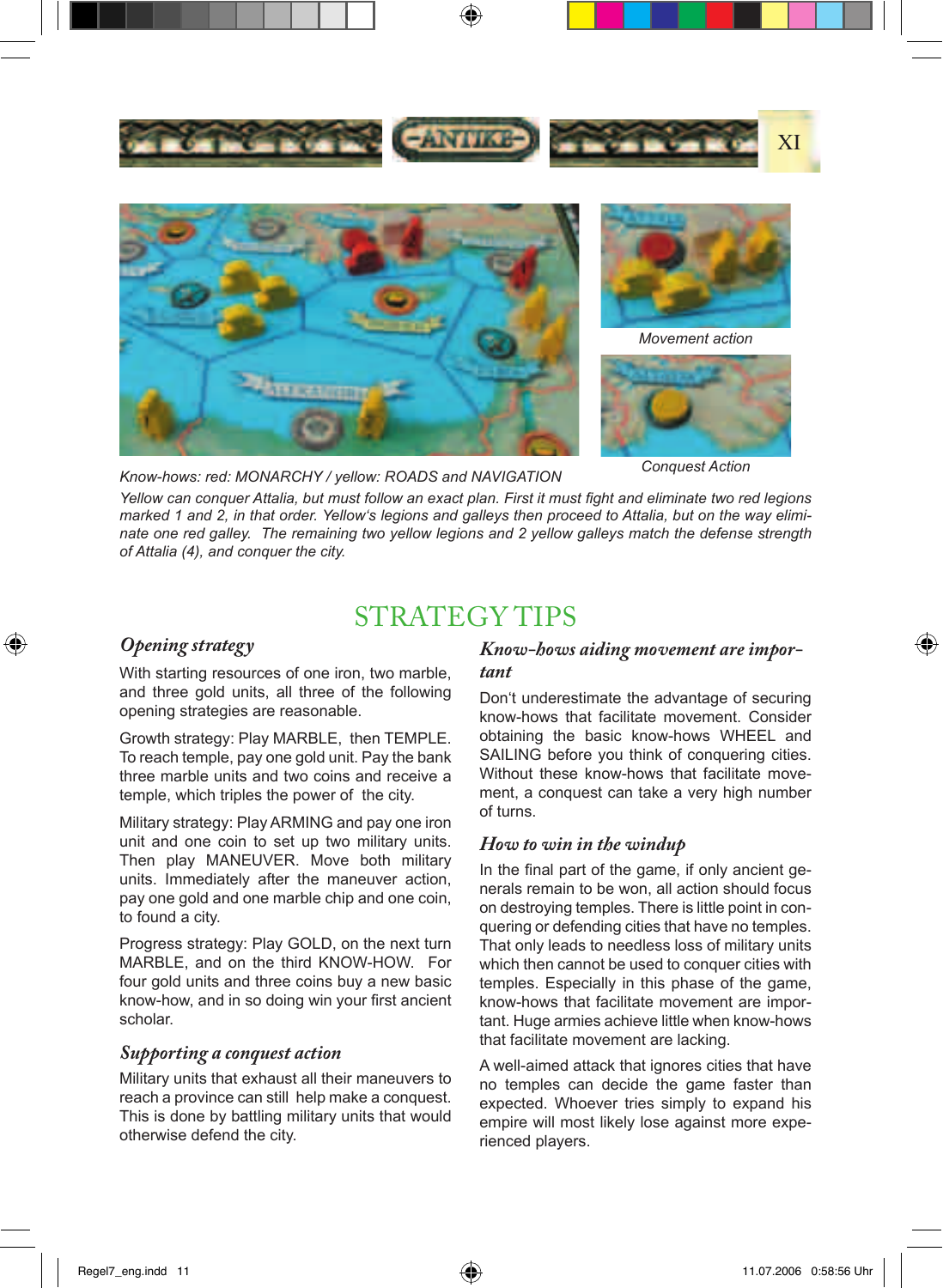

⊕

# FREQUENTLY ASKED QUESTIONS (FAQs)

#### *May nations make deals?*

Yes. Nations can agree for example to create spheres of influence or make non-agression pacts. However they cannot be forced to abide by such agreements. There is no rule to enforce compliance. The strength of an agreement depends on intentions of each side.

#### *May nations trade with each other?*

No, nations may not trade, lend or give chips or coins or other resources in any manner. Also, the bank distributes only what nations are entitled to, and gives no advances or credit.

#### *What happens when the bank's or nations' supplies are exhausted?*

With one exception, the bank or nation that runs out of an item must simply continue without it. If for example the bank has no more temples, none can be built. If a nation has no more legions in supply, it cannot set up new legions. The only exception is when the bank runs out of coins. In that case, the players have the choice of a marble, iron, or gold unit as a substitute.

#### *What does a nation do with gold when it already has all eight know-hows?*

The nation with all the know-hows can trade resources with the bank at the rate of 2 for 1. So it can, for example, trade 3 gold and 1 marble units for 2 iron units, with which it can then set up 2 military units.

#### *Can legions be transported over water?*

No. Legions and galleys must abide by the rules, which permit them to cross only certain kinds of borders. Just as galleys cannot move over land, legions cannot be transported across water.

#### *Can legions and galleys fight each other?*

No. No direct fight between legions and galleys is possible. However, in one case, that is, the conquest of a city, legions and galleys can confront each other. For example, a city defended only by legions can be conquered by galleys, and vice versa.

#### *When can a nation use its military units to fight?*

On these three occasions:

- 1. Nations performing a Phase 1 Movement Maneuver can engage an enemy in the same province in a mutual destruction battle at any time, with similar units (legions or galleys) canceling each other out on a one to one basis.
- 2. Nations not having a turn can engage an enemy in the same province in a mutual destruction battle immediately after the enemy enters that province, with opposing legions and galleys in the same province cancelling each other out on a one to one basis.
- 3. Nations whose city is being conquered must defend that city with all their military units (legions and galleys) that are standing in that city's province. Only in this special case (the conquest of a city) can legions and galleys directly oppose each other.

In summary, a fight is not possible, unless a nation selects the turn "maneuver".

#### *Can a city be conquered simply by the act of foreign units entering its province?*

No. Simple movement of an enemy into a province is inadequate for that. For conquest, a Phase 2 conquest action is necessary.

#### *Can military units attack more than once?*

With a conquest, the life of a military unit involved is immediately ended. Such units cannot conquer twice, even if they have maneuver actions left over.

#### *Can a city be attacked and not conquered?*

No. As long as a city is not actually conquered, it cannot be attacked. There is no such thing as an unsuccessful conquest action.

#### **For further questions visit us at www.eggertspiele.de or directly on the Antike website: www.strategie-spiele.de/antike**

⊕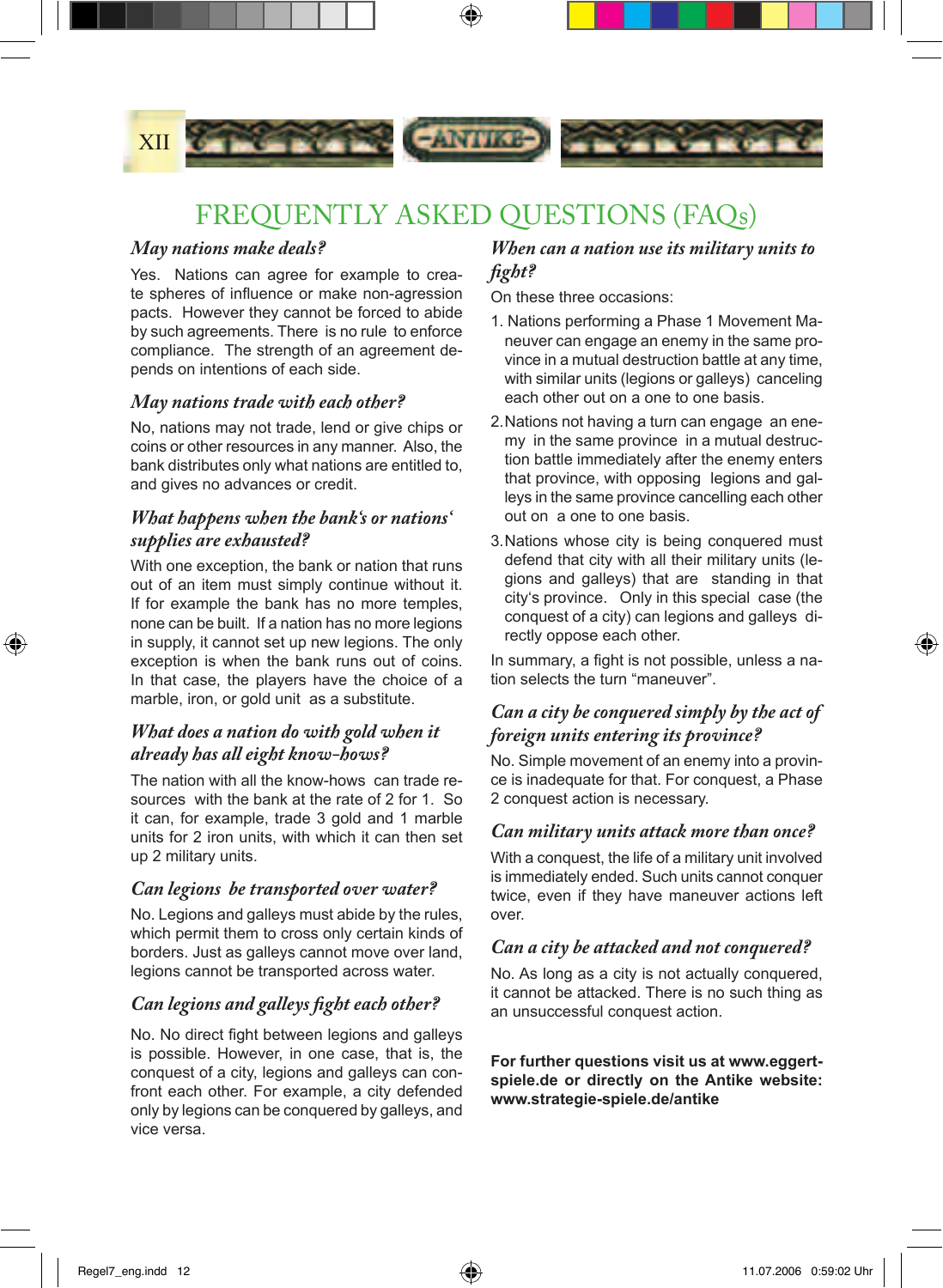

# LUDO ERGO SUM

#### **"LUDO ERGO SUM"**.

(Latin: I play , therefore I am)

The game ANTIKE appeared at the end of 2004, as the further development of games of historic themes which were played only in limited private circles. Antike wanted to produce a contest with simple rules, many variations, and one that still picked exciting strategic challenges after years of play.

The evolution of ANTIKE was a joint effort, involving much testing without which the game as it now appears would not have been possible. Most of the test-playing probably took place in Hamburg-Rieckhof (Germany). Peter Dörsam and Peter Eggert provided helpful criticism, along with Stefan Fellehner, Rainer Vogler, Stephan Borowski, Kai Hollenbach, Thomas Mumm and others. At Eggertspiele, a small publishing house wiht much experience in unique games, enthusiasm for ANTIKE was infectious. Financial support was given readily by the PD-Verlag. The graphic talents of Steffi Krage made the production of the game in its present state possible.

Through test-playing, the rules were constantly made simpler and easier to use. Features that contributed more to complicating the game than to making it more enjoyable were eliminated. Still the variety and challenge remained, and this was a priority.

As a result, ANTIKE offers not only hours of enjoyment, but also high-quality components with more than 400 wooden game parts. The two-sided game-board adds to the enjoyment potential.

Do you have any criticisms or suggestions, or ideas for other game variations?

Our website www.eggertspiele.de is ready for any critical or positive comments!

Hamburg, 2005

*Mac Gerdts*



 $\bigoplus$ 

# VARIATIONS OF ANTIKE

#### **Expert Variation:**

◈

In this variation, the nation with all eight knowhows receives no extra ancient personage. The conquest of cities and destruction of temples then becomes even more important.

#### **Military variation:**

For every general, a nation gets 2 victory points; for other personages, 1 point each (total 42). With 6 nations playing, the first to gain 8 victory points wins. The goal is 9 with 5 nations, 11 with 4 nations, and 13 with 3 nations. The score board registers VICTORY POINTS instead of personages. In this variation, no personage is awarded for having 8 know-hows.

#### **Longer game:**

If a longer game is desired, each nation can start with just one city. The start cities can be chosen from the three start cities on the nation card. Trying to build up a nation that initially has only very limited action choices can present a huge challenge.

#### **Antike for three players:**

With three players, the number of ancient personages needed to win can be set at 10 or 12 players. However, the goal of 12 requires some experience. Without a good knowledge of strategic possibilities, beginners tend to become involved in long near-stalemates.